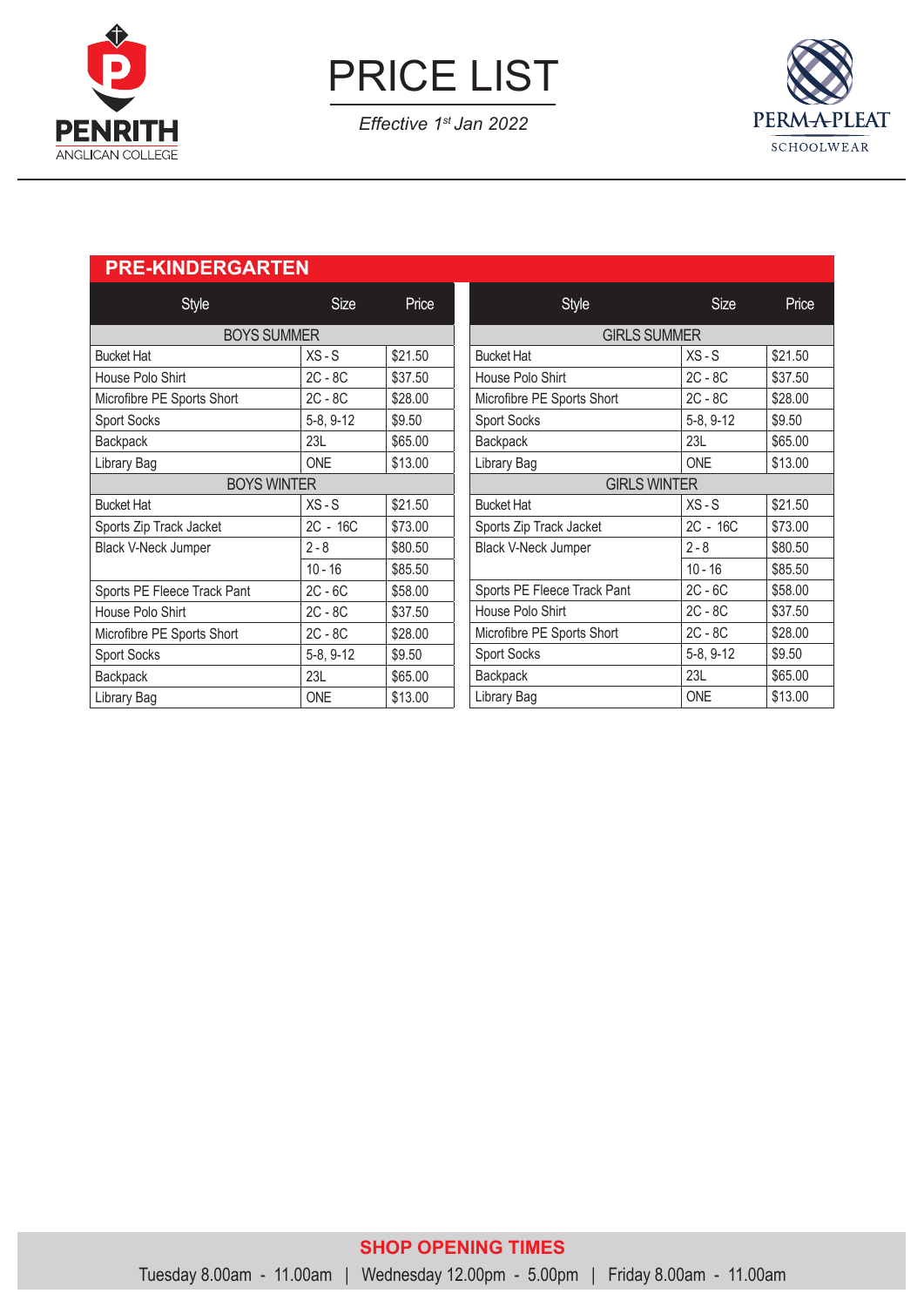

PRICE LIST

*Effective 1st Jan 2022*



### **KINDER - YEAR 6**

| Style                                | <b>Size</b>         | Price   | Style                                | <b>Size</b>                 | Price   |
|--------------------------------------|---------------------|---------|--------------------------------------|-----------------------------|---------|
| <b>BOYS SUMMER</b>                   |                     |         | <b>GIRLS SUMMER</b>                  |                             |         |
| <b>Bucket Hat</b>                    | $XS-L$              | \$21.50 | <b>Bucket Hat</b>                    | $XS-L$                      | \$21.50 |
| Boys Summer Short Sleeve Shirt       | $2 - 16$            | \$28.50 | <b>Dress</b>                         | $4C - 8C$                   | \$72.00 |
|                                      | $18 - 26$           | \$34.50 |                                      | 10C - 12A                   | \$79.50 |
| Youth Summer Elastic Back Short      | $4 - 20$            | \$36.00 |                                      | 14A - 18A                   | \$81.50 |
| Tie Elastic Loop Checked             |                     | \$25.50 | <b>Dress Socks</b>                   |                             | \$9.00  |
| Socks - Knee High Striped Turnover   | $5 - 8 - XOS$       | \$12.00 | Backpack                             | 23L                         | \$65.00 |
| Top                                  |                     |         |                                      | 32L                         | \$82.50 |
| Backpack                             | 23L                 | \$65.00 | Library Bag                          | <b>ONE</b>                  | \$13.00 |
|                                      | 32L                 | \$82.50 | <b>GIRLS WINTER</b>                  |                             |         |
| Library Bag                          | <b>ONE</b>          | \$13.00 | <b>Bucket Hat</b>                    | $XS - L$                    | \$21.50 |
| <b>BOYS WINTER</b>                   |                     |         | <b>Bomber Jacket</b>                 | 4C - 16C                    | \$86.00 |
| <b>Bucket Hat</b>                    | $XS-L$              | \$21.50 | Black V-Neck Jumper                  | $4 - 8$                     | \$80.50 |
| Bomber Jacket                        | 2C - 16C            | \$86.00 |                                      | $10 - 16$                   | \$85.50 |
| Black V-Neck Jumper                  | $4 - 8$             | \$80.50 |                                      | $18 - 22$                   | \$91.50 |
|                                      | $10 - 16$           | \$85.50 |                                      | $24 - 28$                   | \$98.00 |
|                                      | $18 - 22$           | \$91.50 | Long Sleeve Peter Pan Shirt          | $2 - 16$                    | \$36.50 |
|                                      | 24                  | \$98.00 |                                      | $18 - 24$                   | \$38.50 |
| Boys Winter Long Sleeve Shirt        | $4 - 16$            | \$34.50 | Tunic                                | 4C - 16C                    | \$78.00 |
|                                      | $18 - 24$           | \$41.00 | Tie                                  | <b>ONE</b>                  | \$27.00 |
| Youth Winter Trouser                 | $4 - 9$             | \$42.50 | <b>Tights Cotton</b>                 |                             | \$11.00 |
|                                      | $10 - 18$           | \$43.00 | Tights Cotton 2 PK                   | 3-5, 10-12                  | \$20.00 |
| Tie Elastic Loop Checked             |                     | \$25.50 | <b>Tights Lycra Opaque</b>           | 3-5, 6-9, 10-12             | \$10.00 |
| Socks - Grey (3 pack)                | 2-8, 8-11, XOS      | \$13.00 | Backpack                             | 23L                         | \$65.00 |
| Backpack                             | 23L                 | \$65.00 |                                      | 32L                         | \$82.50 |
|                                      | 32L                 | \$82.50 | Library Bag                          | <b>ONE</b>                  | \$13.00 |
| Library Bag                          | <b>ONE</b>          | \$13.00 | <b>GIRLS SPORTS</b>                  |                             |         |
| <b>BOYS SPORTS</b>                   |                     |         | Sports Cap                           |                             | \$14.00 |
| Sports Cap                           |                     | \$14.00 | <b>Bucket Hat</b>                    | $XS - L$                    | \$21.50 |
| <b>Bucket Hat</b>                    | $XS-L$              | \$21.50 | Sports Zip Track Jacket              | 2C - 16C                    | \$73.00 |
| Sports Zip Track Jacket              | 2C - 16C<br>\$73.00 |         | XS - XXL                             | \$75.00                     |         |
|                                      | XS-XXL              | \$75.00 | Sports PE Fleece Track Pant (K - 2)  | 2C - 12C                    | \$58.00 |
| Sports PE Fleece Track Pant (K - 2)  | 2C-12C              | \$58.00 | Sports Microfibre Track Pant (3 - 6) | $6C - 16C$                  | \$47.00 |
| Sports Microfibre Track Pant (3 - 6) | $6C - 16C$          | \$47.00 |                                      | XS-XL                       | \$49.00 |
|                                      | XS-XL               | \$49.00 | House Polo Shirt                     | 2C - 16C                    | \$37.50 |
| House Polo Shirt                     | 2C - 16C            | \$37.50 |                                      | XS - XXL                    | \$39.50 |
|                                      | XS - XXL            | \$39.50 | Microfibre PE Sports Short           | 2C - 16C                    | \$28.00 |
| Microfibre PE Sports Short           | 2C - 16C            | \$28.00 |                                      | XS - XL                     | \$29.00 |
|                                      | XS-XL               | \$29.00 | Female Fit Microfibre PE Sports      | 8C - 16C                    | \$28.00 |
| <b>Sport Socks</b>                   | 5-8, 8-12,          | \$9.50  | Short                                | 4A - 12A                    | \$29.00 |
|                                      | $13-3, 2-8$         |         |                                      | 14A - 18A                   | \$31.00 |
| Sports Bag (optional)                | ONE                 | \$16.00 | Sport Socks                          | $5-8, 8-12,$<br>$13-3, 2-8$ | \$9.50  |
|                                      |                     |         | Sports Bag (optional)                | ONE                         | \$16.00 |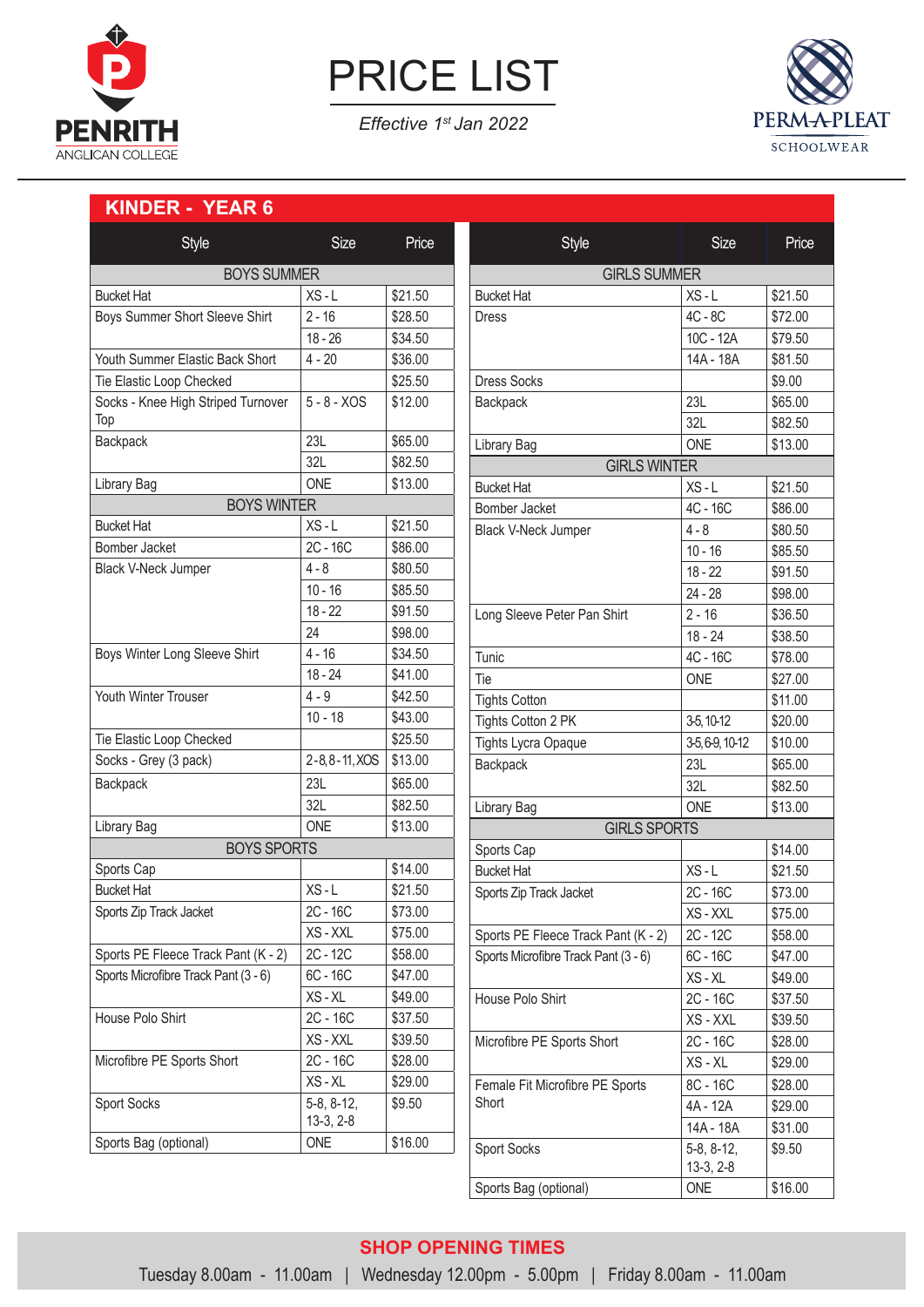

PRICE LIST

*Effective 1st Jan 2022*



# **YEAR 7 - 10**

| Style                          | <b>Size</b>      | Price    | Style                                    | <b>Size</b>    | Price    |  |
|--------------------------------|------------------|----------|------------------------------------------|----------------|----------|--|
| <b>BOYS SUMMER</b>             |                  |          | <b>GIRLS SUMMER</b>                      |                |          |  |
| Boys Summer Short Sleeve Shirt | $2 - 16$         | \$28.50  | <b>Dress</b>                             | 10C - 12A      | \$79.50  |  |
|                                | $18 - 26$        | \$34.50  |                                          | 14A - 18A      | \$81.50  |  |
| Youth Trouser                  | $9 - 18$         | \$58.50  |                                          | 20A - 24A      | \$82.50  |  |
| Men's Trouser                  | $4 - 10H$        | \$58.50  | <b>Dress Socks</b>                       | 2-8, 8-11, OS, | \$9.00   |  |
| Leather Belt                   | $28" - 40"$      | \$20.00  |                                          | <b>XOS</b>     |          |  |
| <b>Tie Checked</b>             |                  | \$25.50  | Backpack                                 | 38L            | \$95.50  |  |
| Socks - Grey (3 pack)          | $2 - 8, 8 - 11,$ | \$13.00  | <b>GIRLS WINTER</b>                      |                |          |  |
|                                | <b>XOS</b>       |          | Blazer                                   | $9 - 26$       | \$199.00 |  |
| Backpack                       | 38L              | \$95.50  | Black V-Neck Jumper                      | $4 - 8$        | \$80.50  |  |
| <b>BOYS WINTER</b>             |                  |          |                                          | $10 - 16$      | \$85.50  |  |
| Blazer                         | $9 - 26$         | \$199.00 |                                          | $18 - 22$      | \$91.50  |  |
| <b>Black V-Neck Jumper</b>     | $4 - 8$          | \$80.50  |                                          | 24             | \$98.00  |  |
|                                | $10 - 16$        | \$85.50  | Long Sleeve Blouse                       | 4A - 18A       | \$37.00  |  |
|                                | $18 - 22$        | \$91.50  |                                          | 20A - 24A      | \$39.00  |  |
|                                | $24 - 28$        | \$98.00  | <b>Winter Skirt</b>                      | 12C - 18A      | \$59.00  |  |
| Boys Winter Long Sleeve Shirt  | $10 - 16$        | \$34.50  | Tie                                      | <b>ONE</b>     | \$27.00  |  |
|                                | $18 - 26$        | \$41.00  | <b>Tights Cotton</b>                     |                | \$11.00  |  |
| Youth Winter Trouser           | $9 - 18$         | \$60.00  | Tights Cotton 2 PK                       | MID, TALL      | \$21.00  |  |
| Men's Trouser                  | $4 - 10H$        | \$60.00  | <b>Tights Lycra Opaque</b>               | MID - XTALL    | \$10.00  |  |
| Leather Belt                   | $28" - 40"$      | \$20.00  | Backpack                                 | 38L            | \$95.50  |  |
| <b>Tie Checked</b>             | 137              | \$25.50  | <b>GIRLS SPORTS</b>                      |                |          |  |
|                                | 147              | \$25.50  | Sports Zip Track Jacket                  | 2C - 16C       | \$73.00  |  |
| Socks - Grey (3 pack)          | $2 - 8, 8 - 11,$ | \$13.00  |                                          | XS - XXL       | \$75.00  |  |
|                                | <b>XOS</b>       |          | Sports Microfibre Track Pant             | $6C - 16C$     | \$47.00  |  |
| Backpack                       | 38L              | \$95.50  |                                          | XS-3XL         | \$49.00  |  |
| <b>BOYS SPORTS</b>             |                  |          | House Polo Shirt                         | 6C - 16C       | \$37.50  |  |
| Sports Zip Track Jacket        | 2C - 16C         | \$73.00  |                                          | XS - XXL       | \$39.50  |  |
|                                | $XS - 2XL$       | \$75.00  | Microfibre PE Sports Short               | 6C - 16C       | \$28.00  |  |
| Sports Microfibre Track Pant   | $6C - 16C$       | \$47.00  |                                          | XS - XXL       | \$29.00  |  |
| House Polo Shirt               | XS-3XL           | \$49.00  | Female Fit Microfiber PE Sports<br>Short | 8C - 16C       | \$28.00  |  |
|                                | 6C - 16C         | \$37.50  |                                          | 4A - 12A       | \$29.00  |  |
|                                | XS - XXL         | \$39.50  |                                          | 14A - 18A      | \$31.00  |  |
| Microfibre PE Sports Short     | $6C - 16C$       | \$28.00  | <b>Sport Socks</b>                       | $13-3, 2-8,$   | \$9.50   |  |
|                                | XS - XXL         | \$29.00  |                                          | 8-11, OS       |          |  |
| Sport Socks                    | $13-3, 2-8,$     | \$9.50   | Sports Bag (optional)                    |                | \$16.00  |  |
|                                | 8-11, OS         |          | Sports Cap (optional)                    |                | \$14.00  |  |
| Sports Bag (optional)          | ONE              | \$16.00  |                                          |                |          |  |
| Sports Cap (optional)          |                  | \$14.00  |                                          |                |          |  |

## **SHOP OPENING TIMES**  Tuesday 8.00am - 11.00am | Wednesday 12.00pm - 5.00pm | Friday 8.00am - 11.00am